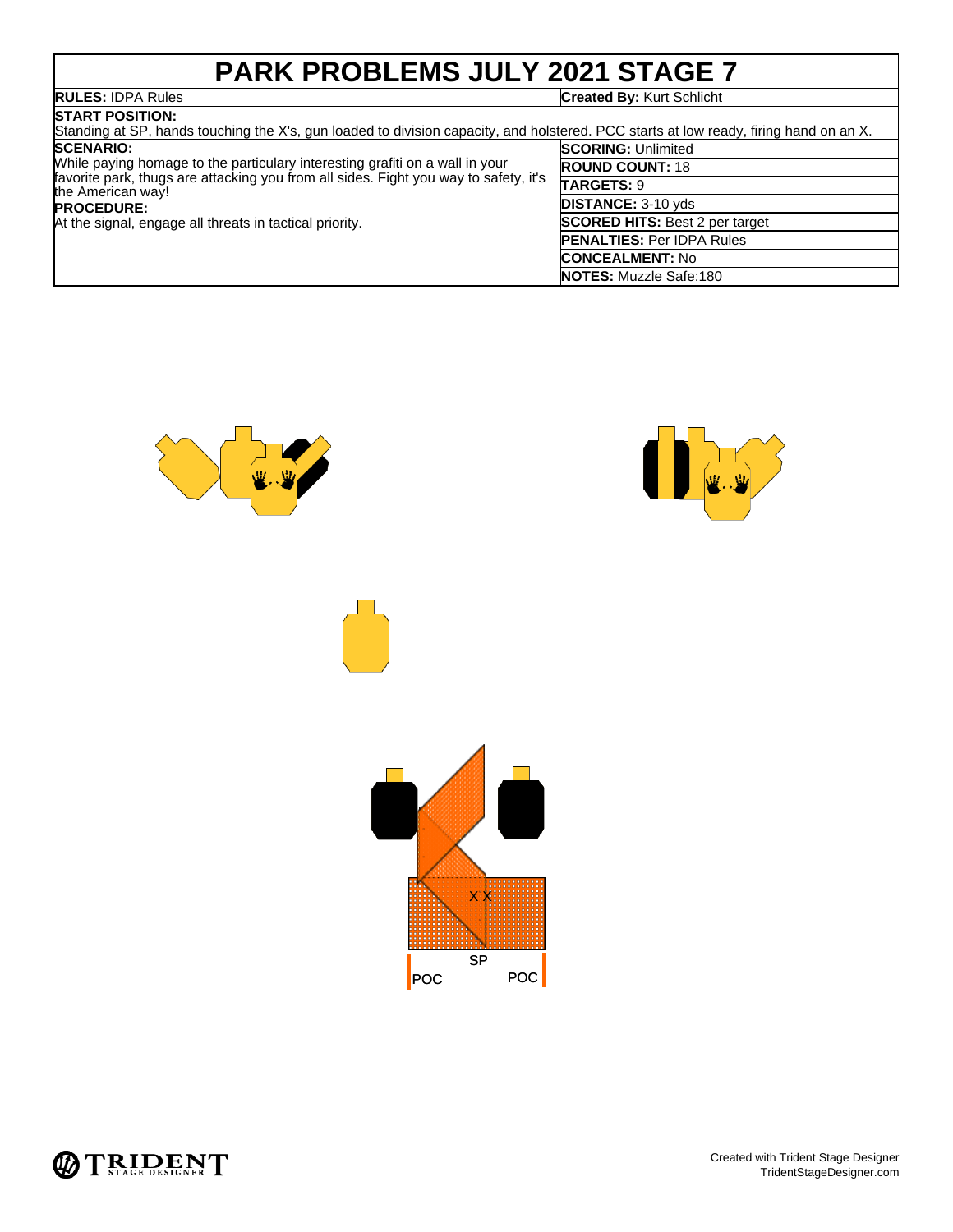# **INVASION OCCASION JULY 2021 STAGE 6**

# **RULES: IDPA Rules**<br>**START POSITION:**

#### **RULES:** IDPA Rules **Created By:** Kurt Schlicht

| DIARI FUƏHUN.<br>Seated at the table, hands on knees, gun loaded to division capacity, and holstered. PCC starts with gun laying on the table.                                                                                                         |                                       |  |
|--------------------------------------------------------------------------------------------------------------------------------------------------------------------------------------------------------------------------------------------------------|---------------------------------------|--|
| <b>SCENARIO:</b><br>While enjoying a peaceful afternoon at home, you are faced with a violent home<br>invasion. You are in fear for your life, defend yourself.<br><b>PROCEDURE:</b><br>At the signal, engage all threat targets in tactical priority. | <b>SCORING: Unlimited</b>             |  |
|                                                                                                                                                                                                                                                        | <b>ROUND COUNT: 18</b>                |  |
|                                                                                                                                                                                                                                                        | <b>TARGETS: 9</b>                     |  |
|                                                                                                                                                                                                                                                        | <b>DISTANCE: 5 - 15yds.</b>           |  |
|                                                                                                                                                                                                                                                        | <b>SCORED HITS: Best 2 per target</b> |  |
|                                                                                                                                                                                                                                                        | <b>PENALTIES: Per IDPA Rules</b>      |  |
|                                                                                                                                                                                                                                                        | <b>CONCEALMENT: No</b>                |  |
|                                                                                                                                                                                                                                                        | <b>NOTES:</b> Muzzle Safe:180         |  |



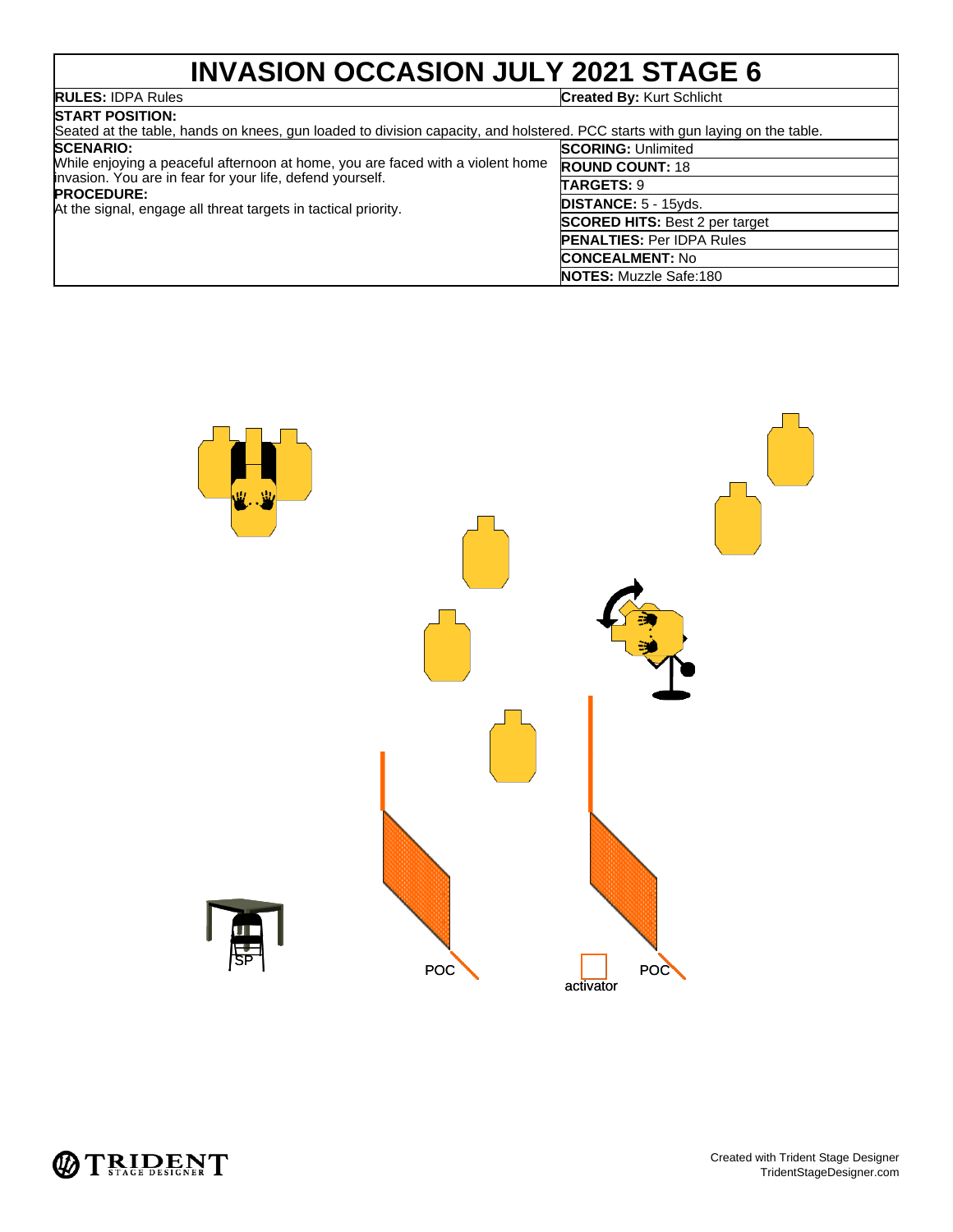## **SEATED BUT NOT SHAKEN JULY 2021 STAGE 5**

**RULES:** IDPA Rules **Created By:** Kurt Schlicht

## **START POSITION:**

Seated at the table, hands flat on the talble, gun loaded to division capacity, and holstered. PCC starts with gun laying on the table, both hands on knees. **SCORING:** Unlimited

## **SCENARIO:**

| ------------                                                                                                   | <b>UUUINIU.</b> UIIIIIIIIUU           |
|----------------------------------------------------------------------------------------------------------------|---------------------------------------|
| While in the local pharmacy waiting for your meds, domestic terrorists decide to                               | <b>ROUND COUNT: 14</b>                |
| by primar the place. You don't want to lose your place in line, so you must remain<br>seated. Stop the threat. | <b>TARGETS: 7</b>                     |
| <b>PROCEDURE:</b>                                                                                              | <b>DISTANCE: 5 - 10yds.</b>           |
| At the signal, engage all threats in tactical priority, while remaining seated (at                             | <b>SCORED HITS: Best 2 per target</b> |
| least one cheek touching the chair).                                                                           | <b>PENALTIES: Per IDPA Rules</b>      |
|                                                                                                                | <b>CONCEALMENT: No</b>                |
|                                                                                                                | <b>NOTES:</b> Muzzle Safe:180         |





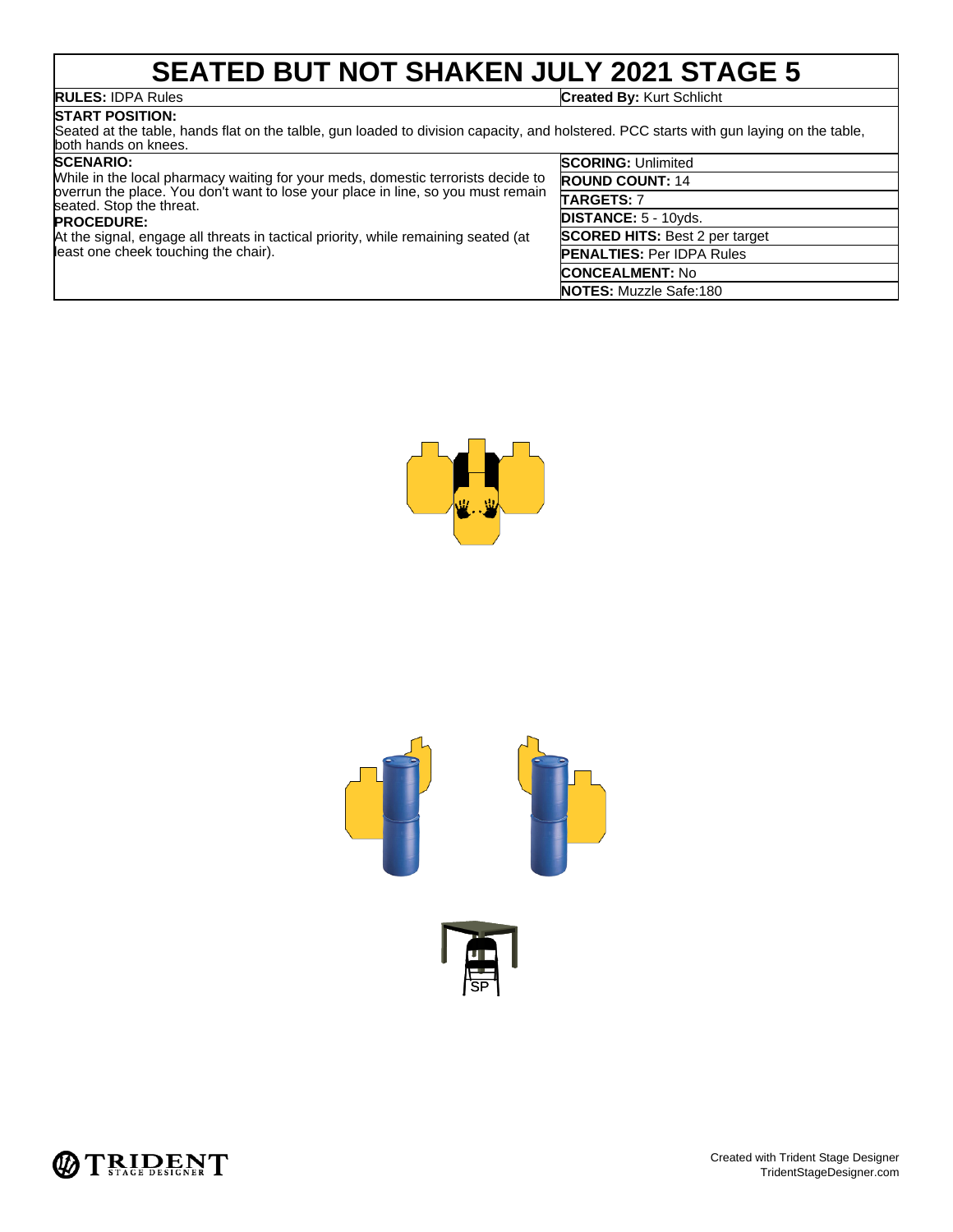## **COOLAID CRIMINALS JULY 2021 STAGE 4**

**RULES:** IDPA Rules **Created By:** Kurt Schlicht

## **START POSITION:**

Standing at SP hands touching the X's, gun loaded to division capacity, and holstered. PCC starts at low ready, firing hand touching one X.

#### **SCENARIO:**

| <b>SCENARIO:</b><br>A group of leftist commie criminals have drank the coolaid, and are coming to<br>disarm you permanently. Remind them that this is still America.<br><b>PROCEDURE:</b><br>At the signal, engage all threats in tactical priority. | <b>SCORING: Unlimited</b>             |
|------------------------------------------------------------------------------------------------------------------------------------------------------------------------------------------------------------------------------------------------------|---------------------------------------|
|                                                                                                                                                                                                                                                      | <b>ROUND COUNT: 16</b>                |
|                                                                                                                                                                                                                                                      | <b>TARGETS: 8</b>                     |
|                                                                                                                                                                                                                                                      | <b>DISTANCE: 3-7 yds.</b>             |
|                                                                                                                                                                                                                                                      | <b>SCORED HITS: Best 2 per target</b> |
|                                                                                                                                                                                                                                                      | <b>PENALTIES: Per IDPA Rules</b>      |
|                                                                                                                                                                                                                                                      | <b>CONCEALMENT: No</b>                |
|                                                                                                                                                                                                                                                      | <b>NOTES:</b> Muzzle Safe:180         |



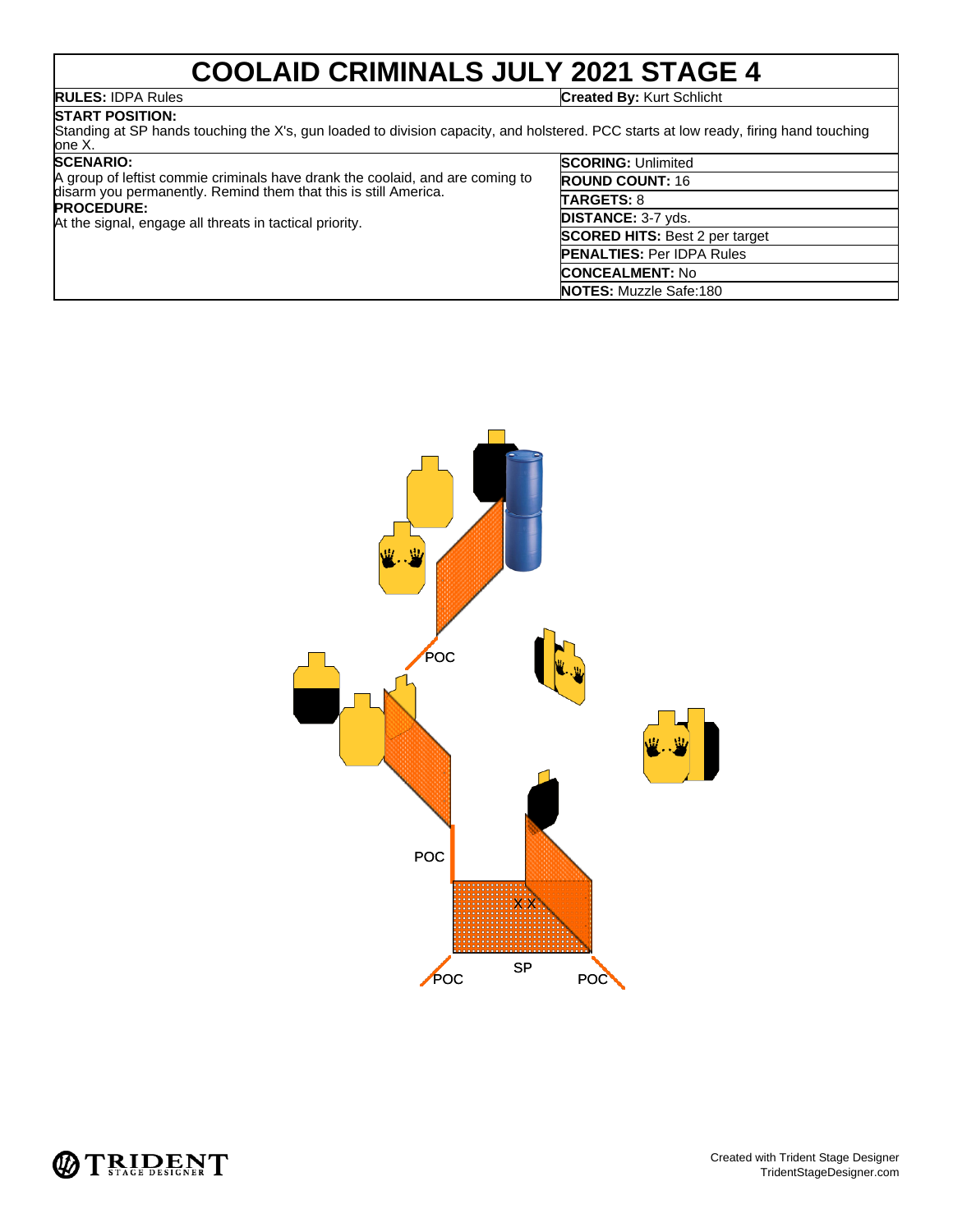# **6 FROM 3 JULY 2021 STAGE 3**

## **START POSITION:**

#### **RULES:** IDPA Rules **Created By:** Kurt Schlicht

Standing at any SP, hands relaxed at sides, empty gun with slide forward (cylinder closed), and one loading device loaded to division capacity laying on top of the barrel, all other loading devices stowed on your person. PCC starts in same condition.

#### **SCENARIO: Standards PROCEDURE:** At the signal, engage each target with one round each, from each of the three positons, using strong hand only, weak hand only, and freestyle, one style used from each position. All targets must be engaged from within the boxes. **SCORING:** Limited **ROUND COUNT:** 18 **TARGETS:** 6 **DISTANCE:** 5 - 10yds. **SCORED HITS:** Best 3 per target **PENALTIES:** Per IDPA Rules **CONCEALMENT: NOTES:** Muzzle Safe:180





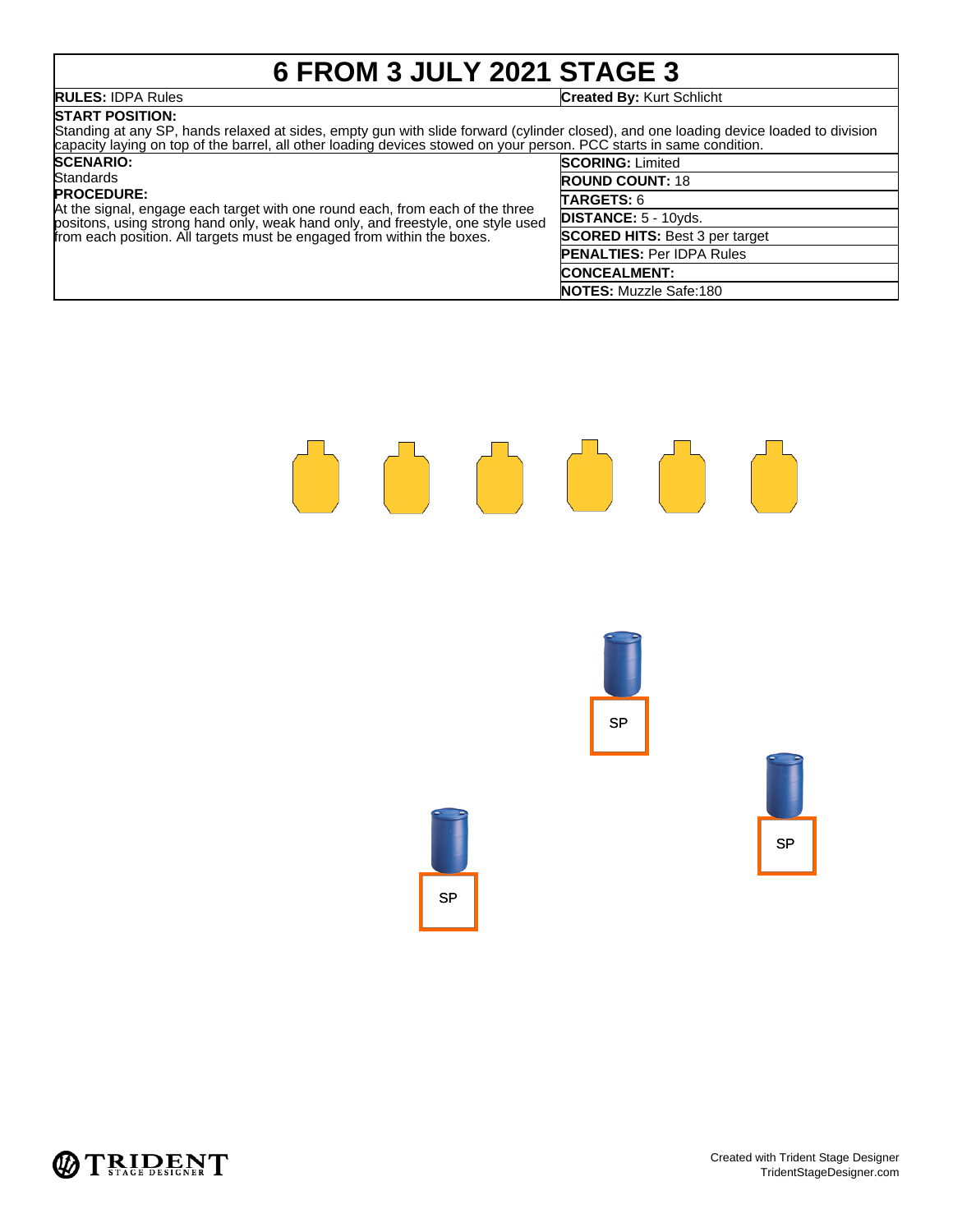# **WICKED WINDOWS JULY 2021 STAGE 2**

## **RULES:** IDPA Rules **Created By:** Kurt Schlicht

| <b>ISTART POSITION:</b><br>Standing at SP, hands relaxed at sides, gun loaded to division capacity, and holstered. PCC starts at low ready.                                 |                                       |  |  |  |
|-----------------------------------------------------------------------------------------------------------------------------------------------------------------------------|---------------------------------------|--|--|--|
| <b>SCENARIO:</b><br>You hear screams and gunshots, and decide you must take action to help.<br><b>PROCEDURE:</b><br>At the signal, engage all threats in tactical priority. | <b>SCORING: Unlimited</b>             |  |  |  |
|                                                                                                                                                                             | <b>ROUND COUNT: 14</b>                |  |  |  |
|                                                                                                                                                                             | <b>TARGETS: 7</b>                     |  |  |  |
|                                                                                                                                                                             | <b>DISTANCE:</b> $3 - 7$ yds.         |  |  |  |
|                                                                                                                                                                             | <b>SCORED HITS: Best 2 per target</b> |  |  |  |
|                                                                                                                                                                             | <b>PENALTIES: Per IDPA Rules</b>      |  |  |  |
|                                                                                                                                                                             | <b>CONCEALMENT: No</b>                |  |  |  |
|                                                                                                                                                                             | <b>NOTES:</b> Muzzle Safe:180         |  |  |  |



SP

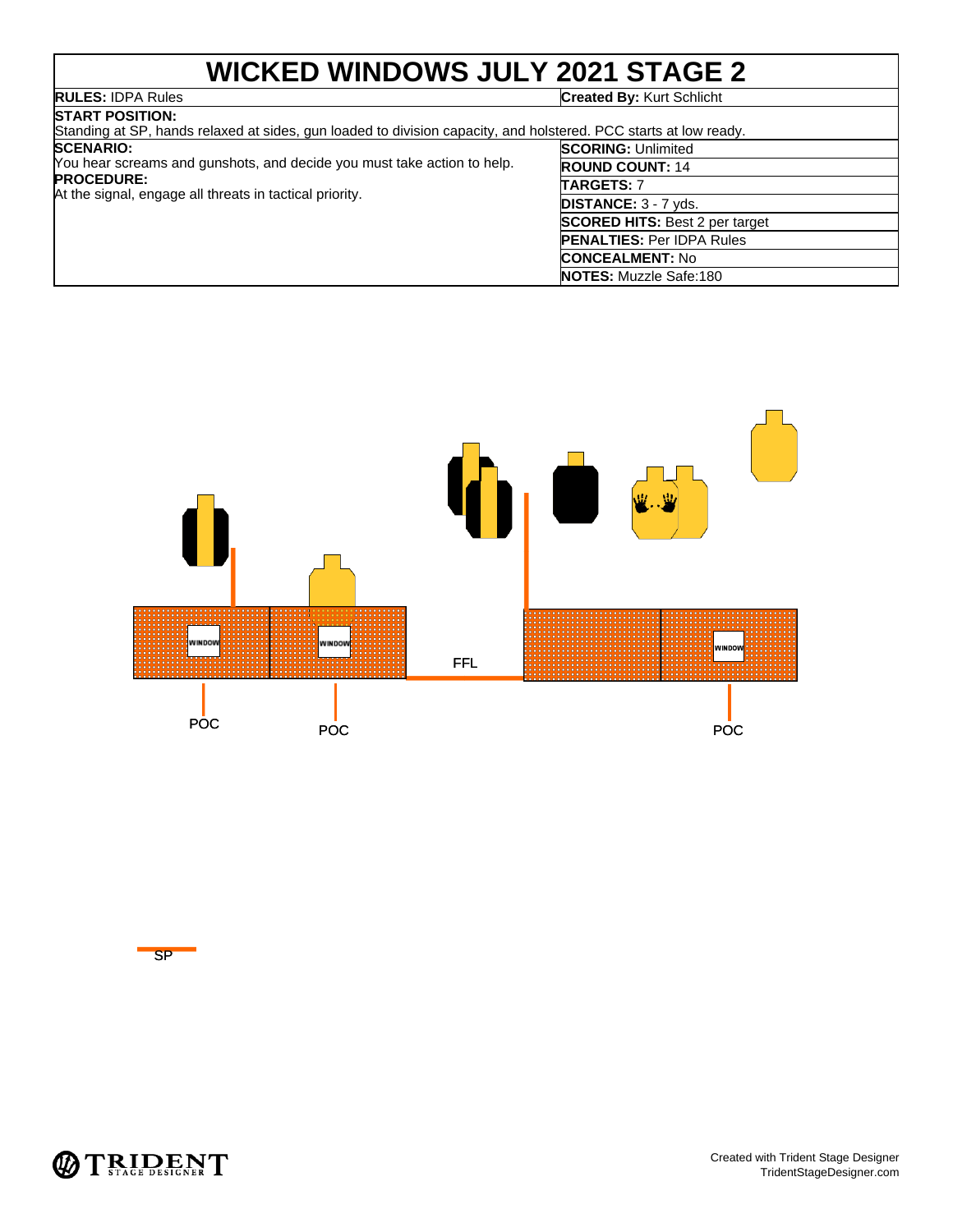# **BACKSEAT BINGO JULY 2021 STAGE 1**

**RULES:** IDPA Rules **Created By:** Kurt Schlicht

#### **START POSITION:** Seated in the chair, hands relaxed at sides, gun loaded to division capacity, and holstered. PCC starts at low ready

#### **SCENARIO:**

You have a headache, and decide to stay in the back seat of the car while everyone goes shopping for snacks to take to the range. A gang of car thieves intend to make off with the vehicle, your guns, and leave you behind. Save the day.

#### **PROCEDURE:**

At the signal, engage all threats in tactical priority while remaining seated.

| <b>SCORING: Unlimited</b>                               |  |  |
|---------------------------------------------------------|--|--|
| <b>ROUND COUNT: 16</b>                                  |  |  |
| TARGETS: 9                                              |  |  |
| DISTANCE: 5 - 10yds.                                    |  |  |
| <b>SCORED HITS:</b> Best 2 per target, steel must fall. |  |  |
| <b>PENALTIES: Per IDPA Rules</b>                        |  |  |
| <b>ICONCEALMENT: No</b>                                 |  |  |
| <b>NOTES:</b> Muzzle Safe:180                           |  |  |